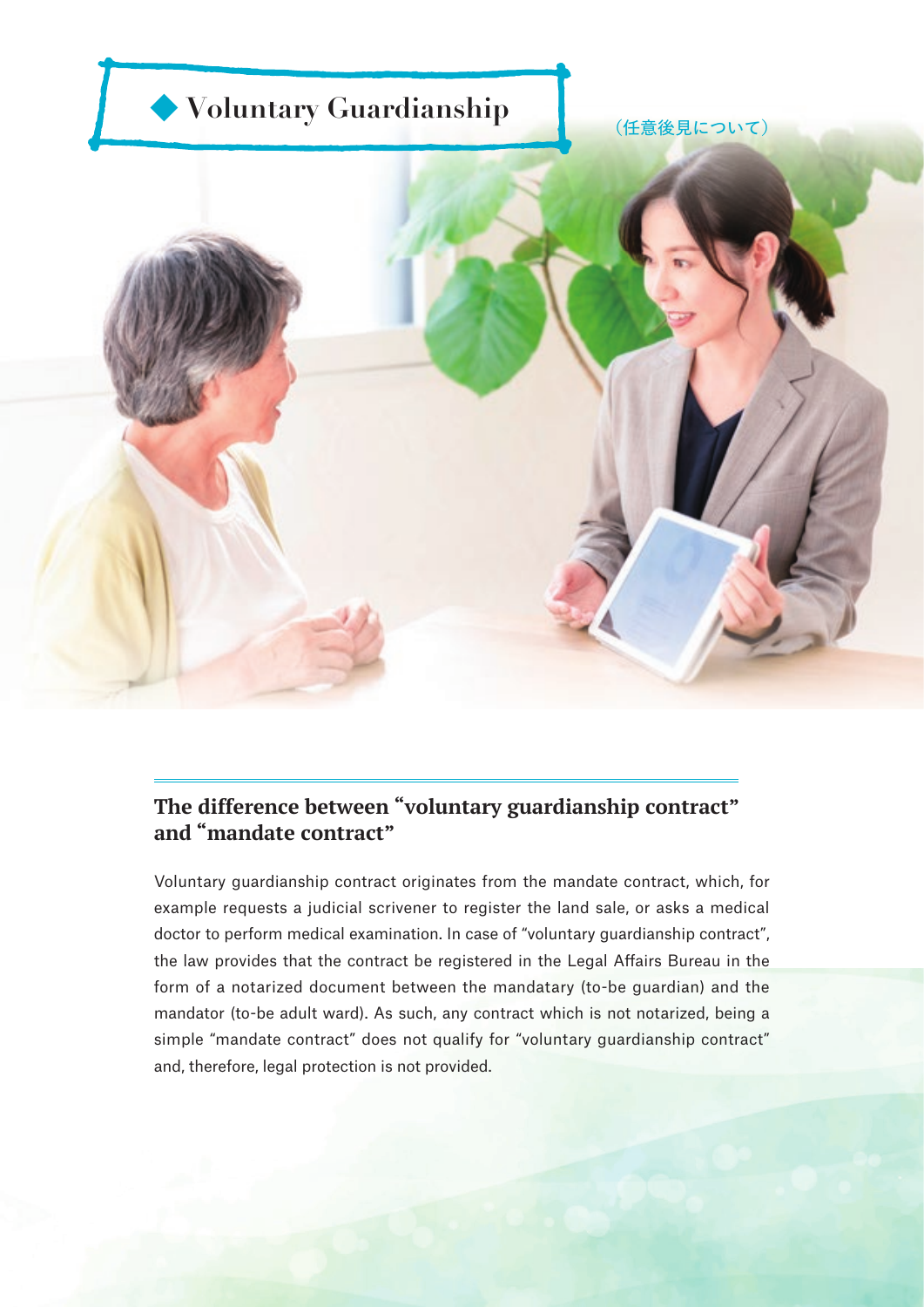#### ● **Voluntary Guardianship Contract**

## Qualify for legal protection



# **The difference between "voluntary guardianship" and "statutory guardianship"**

In case of a voluntary guardianship contract, you can specify, when you are well, how you want to be treated when and if your mental capacity is impaired. On the other hand, if you are demented without any contract, your relative within the 4th degree of kinship will file with the family court to designate an adult guardian.

How you are treated by the designated guardian depends upon how the petitioner (your family member) thinks and there is no way that your desires be reflected.

### **Which to choose, voluntary guardianship or statutory guardianship?**

We recommend our members to choose a "voluntary guardianship contract" based on the philosophy of our pre-need agreement that places utmost importance on "self-determination". No one can be 100% sure that his or her mental capacity will not be impaired due to dementia or other diseases and injuries.

Liss System asks its members to sign a "voluntary guardianship contract" as a prerequisite for our accepting the pre-need agreement.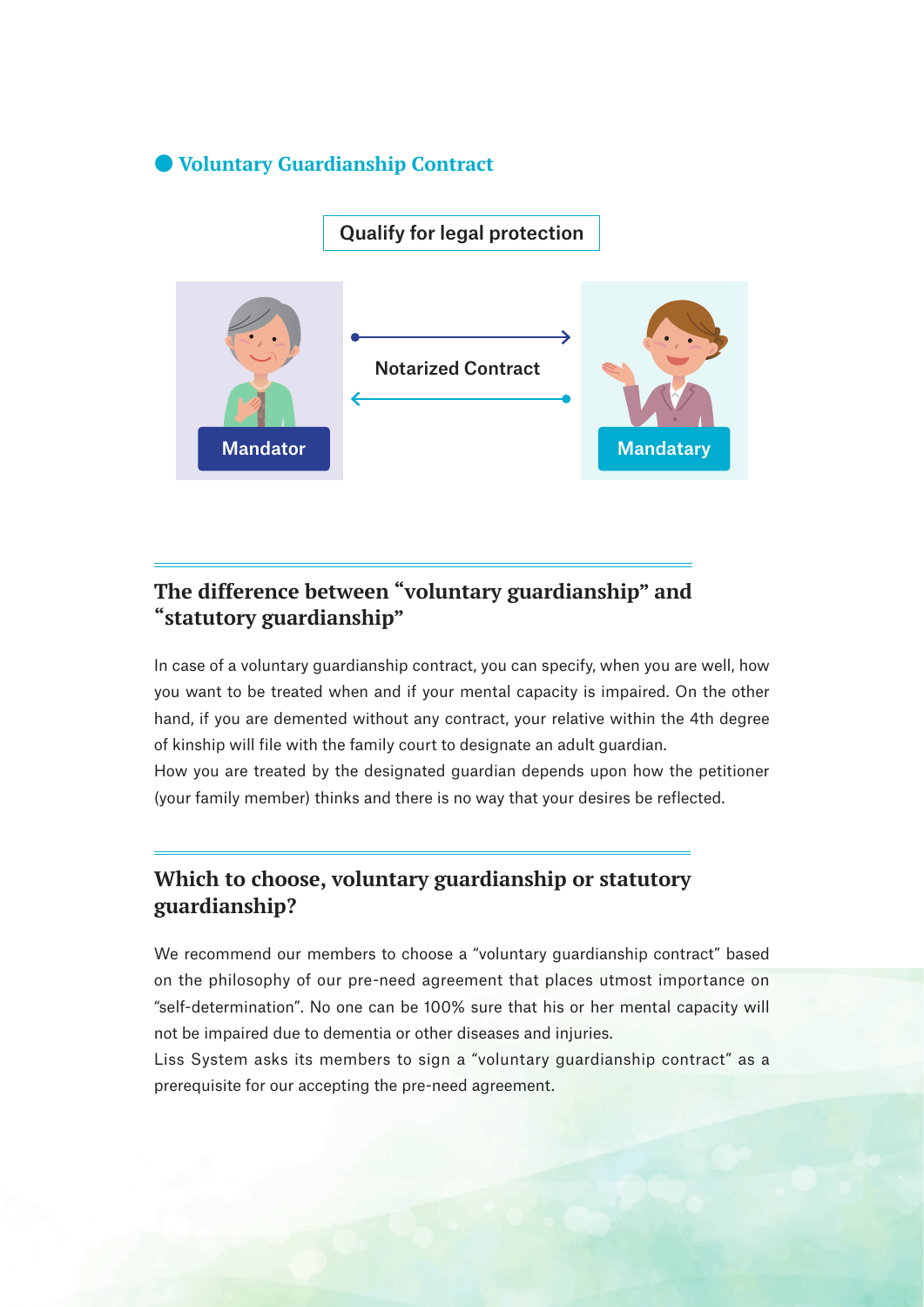## **List of authorities of representation of voluntary guardianship contract**

 "Voluntary guardianship contract" is a mandate contract, i.e., an agreement by which you ask Liss System to do what you want when you are in need of a guardian. The agreed assignments are described in the list of authorities of representation, the good or poor result of which determines the level of your welfare when you are demented. The manner of making the list is also prescribed by law. There are 2 listing formats, format No. 1 and No. 2. Format No. 1 lists a series of items of authorities of representation, from which you choose by checking those you want. Format No. 2 sets out the contents of agreed authorities of representation in writing, which therefore enables a more flexible response.

## **What is "Guardianship Notes?**

Voluntary Guardianship Contract can prescribe "juristic acts" only, namely, the authorization of representation, e.g. withdrawal of deposits, disposition of the real estate, making a contract to use nursing care insurance, to enter a senior residence, etc. Your preference of "a senior residence which has lots of sunlight and serves good food" cannot be included in the contract, because such items cannot be officially registered as part of the guardianship business.